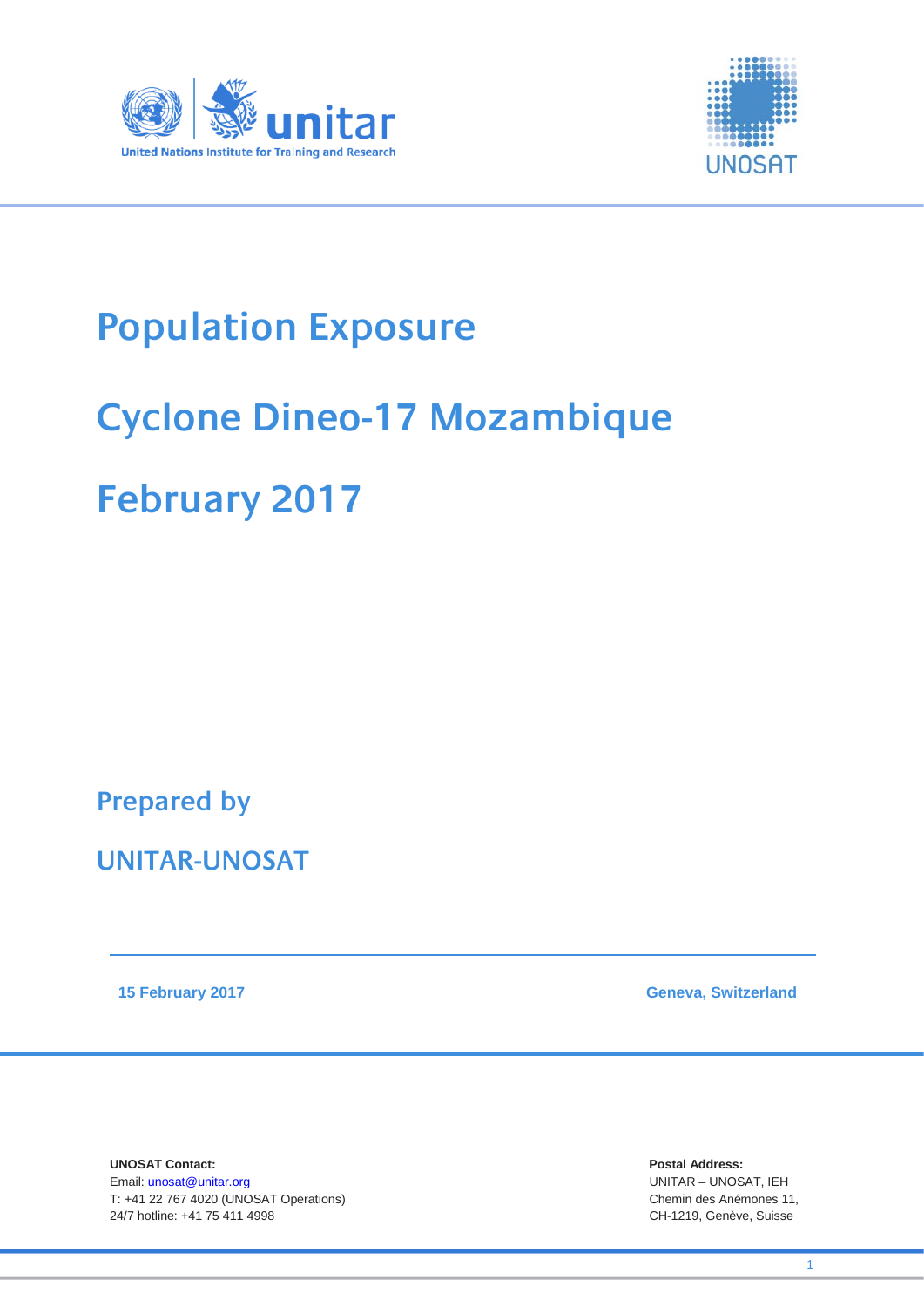The Tropical Cyclone Dineo-17, is approaching Mozambique coasts and is expected to make landfall The 16 February 2017 in the central province of Inhambane. Potential heavy rainfall are also expected according microwave satellite sensors and might induce floodings in the affected areas. This report provides an analysis on the potentially exposed population per wind speed zones in Mozambique. According to our analysis approximately 250,000 people in Mozambique may be exposed to over 120km/h sustainable wind speeds and 59,000 people might be exposed to 90km/h wind speed. About 1,160,000 people might be exposed to moderate winds of 60km/h.

Population exposure estimates based on cyclone track (JRC) and wind speed zones as of 15 February 2017 and WorldPop data.



The table below provides population exposure, summarized at Province and District level, has been calculated using 100 m resolution WorlPoP dataset. This is a preliminary analysis & has not yet been validated in the field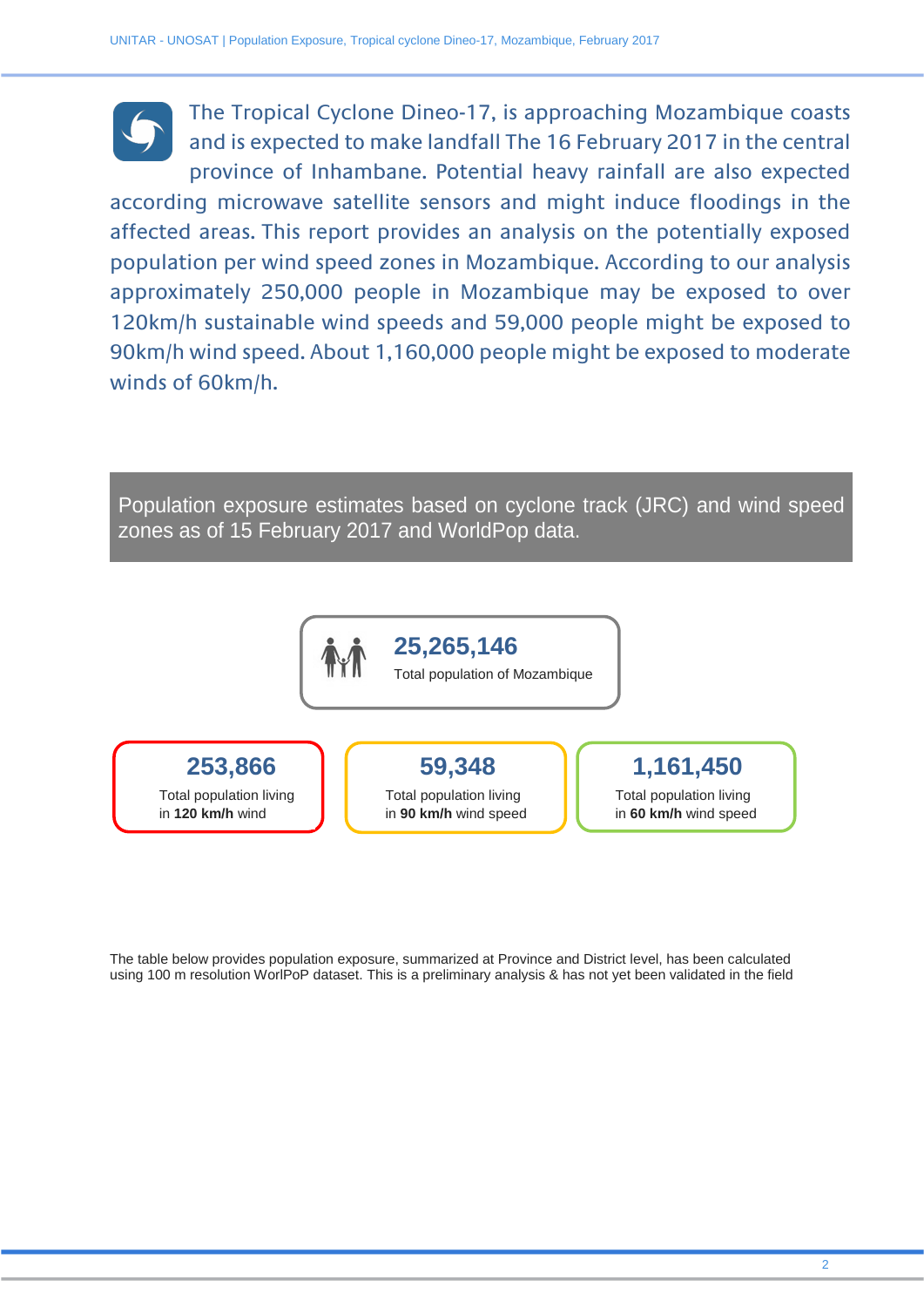| <b>Province/Municipality</b> | <b>Wind Speed Zones</b> |                |          |              |
|------------------------------|-------------------------|----------------|----------|--------------|
|                              | 60 km/h                 | <b>90 km/h</b> | 120 km/h | <b>Total</b> |
| Gaza                         | 74,857                  | 206            |          | 75,063       |
| Changanine                   | 16,635                  |                |          | 16,635       |
| Chibonzane                   | 23,435                  |                |          | 23,435       |
| Chigubo                      | 409                     |                |          | 409          |
| Dindiza                      | 4,592                   | 206            |          | 4,798        |
| Macuacua                     | 29,787                  |                |          | 29,787       |
| <b>Inhambane</b>             | 1,086,593               | 59,141         | 253,866  | 1,399,601    |
| Bazaruto                     | 161                     |                |          | 161          |
| Chicomo                      | 73,114                  | 9,969          | 26,278   | 109,362      |
| Cidade De Inhambane          | 123,212                 |                |          | 123,212      |
| Cumbana                      | 63,307                  |                |          | 63,307       |
| Funhalouro                   | 6,925                   | 23,713         | 1,289    | 31,926       |
| Homoine                      | 60,074                  |                |          | 60,074       |
| Inharrime                    | 55,381                  |                |          | 55,381       |
| Inhassoro                    | 38,595                  |                |          | 38,595       |
| Jangamo                      | 132,568                 |                |          | 132,568      |
| Mabote                       | 11,942                  |                |          | 11,942       |
| Mapinhane                    | 108,919                 |                |          | 108,919      |
| Massinga                     |                         |                | 100,416  | 100,416      |
| Mawayela                     | 22,140                  |                |          | 22,140       |
| Maxixe                       | 14,763                  | 960            | 21       | 15,743       |
| Mocumbi                      | 66,823                  |                |          | 66,823       |
| Morrumbene                   | 2,186                   | 2,977          | 40,555   | 45,718       |
| Mucoduene                    | 6,747                   | 11,850         | 83,479   | 102,077      |
| Panda                        | 23,181                  |                |          | 23,181       |
| Pembe                        | 42,210                  | 8,526          | 1,828    | 52,564       |
| Quissico                     | 73,822                  |                |          | 73,822       |
| Tome                         | 16,901                  | 1,146          |          | 18,047       |
| Urrene                       | 11,155                  |                |          | 11,155       |
| Vilankulo                    | 55,477                  |                |          | 55,477       |
| Zandamela                    | 75,442                  |                |          | 75,442       |
| Zimane                       | 1,548                   |                |          | 1,548        |
| <b>Total</b>                 | 1,161,450               | 59,348         | 253,866  | 1,474,665    |

The full table at province/district and municipality levels is available to download [here.](http://maps.unosat.org/MZ/FL20170118MOZ/UNOSAT_Pop_exposure_dineo17_20170215.xlsx)

## **Sources:**

Administrative Levels: OCHA, WFP Cyclone track: JRC Spatial demographic data: WorldPop (2015) **Analysis:** UNITAR-UNOSAT (15/02/2017)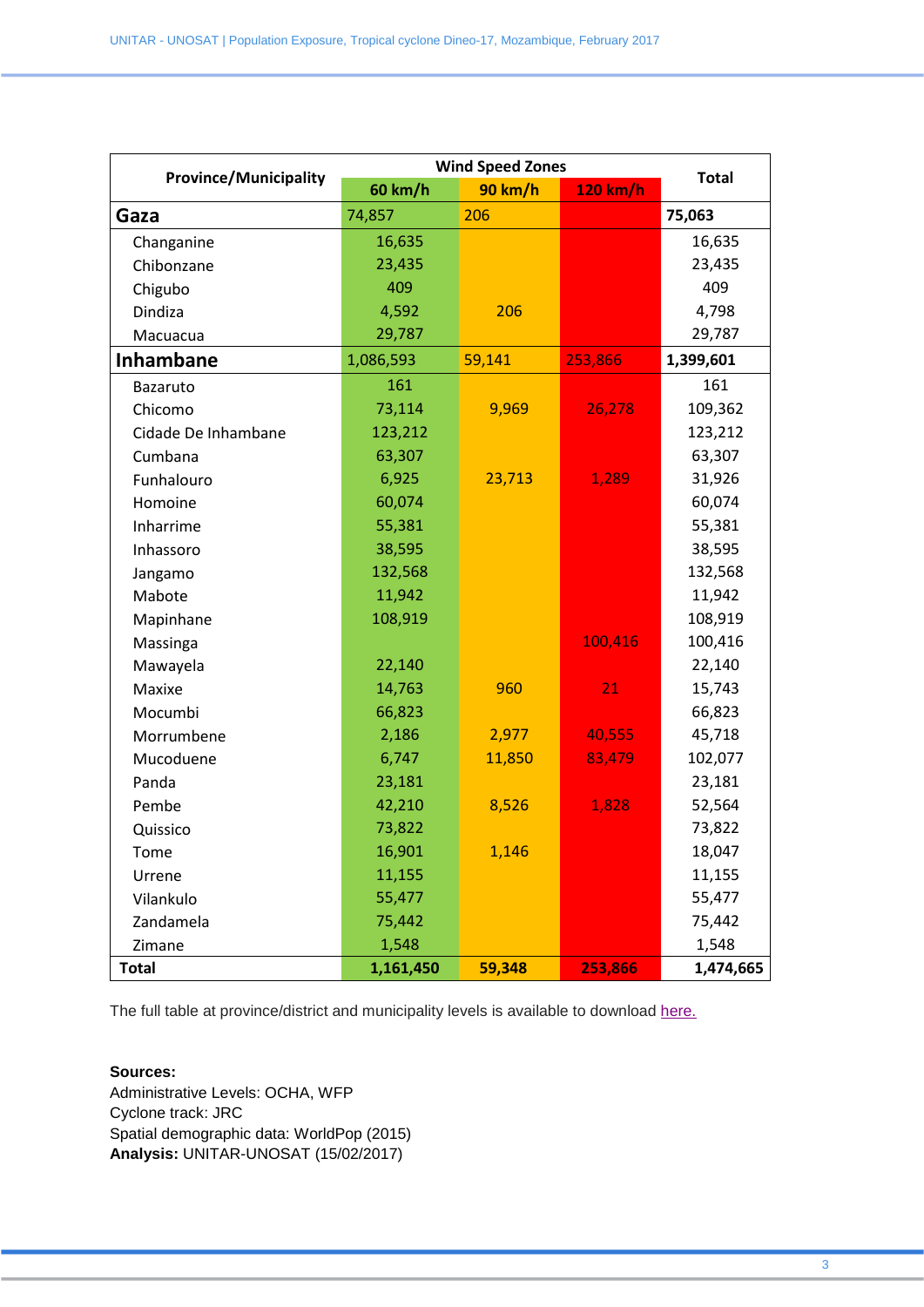The map is available to download [here.](http://maps.unosat.org/MZ/FL20170118MOZ/UNOSAT_A3_MOZ_Pop_Exposure_Cyclone_Dineo_15FEB2017.pdf)